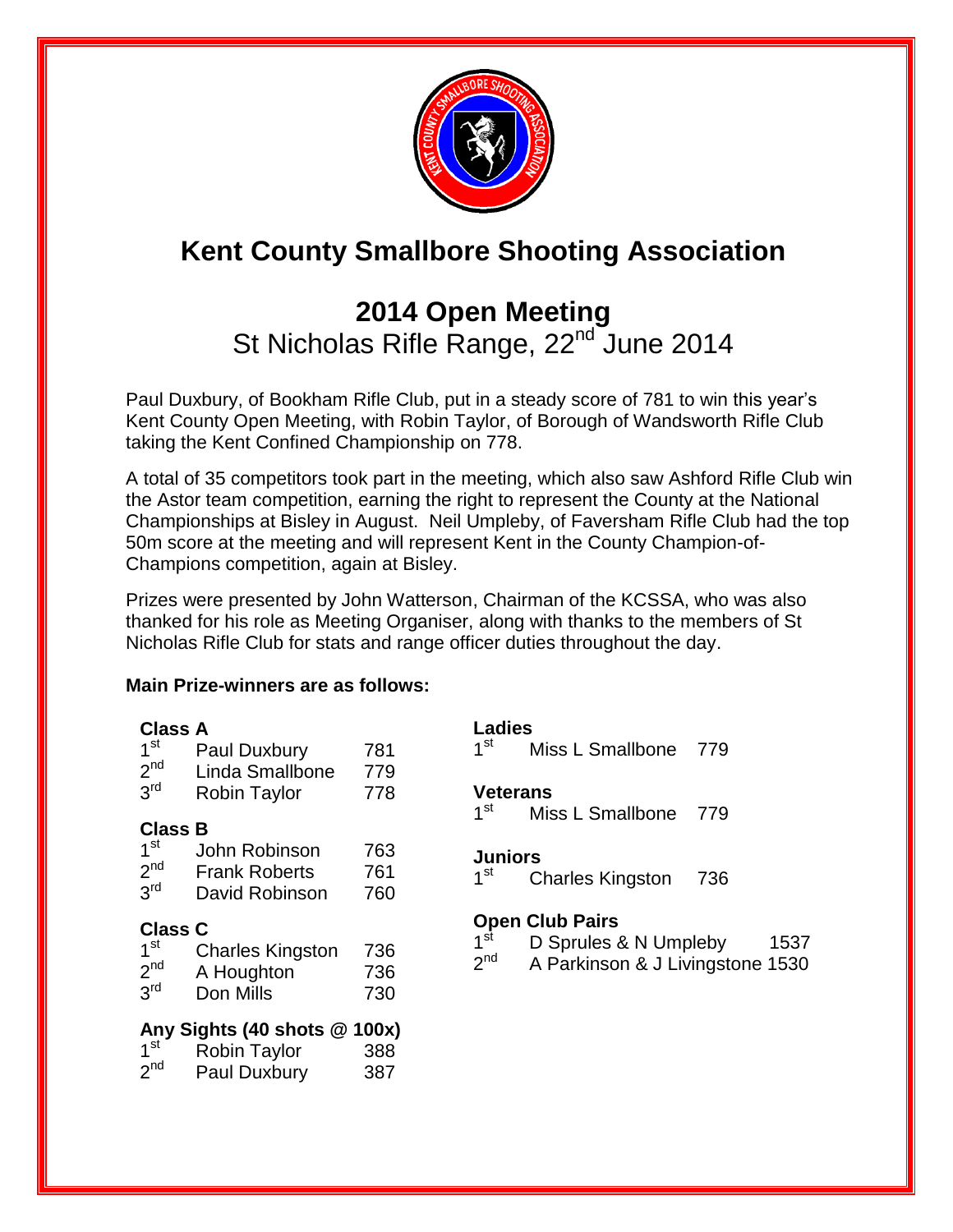### **Full Results**

| <b>Class A</b>                                    | <b>50m</b> |                  |                 |                         | 100x  |     |                  |              | Grand                   |       |     |
|---------------------------------------------------|------------|------------------|-----------------|-------------------------|-------|-----|------------------|--------------|-------------------------|-------|-----|
|                                                   | 1          | $\mathbf{2}$     | $\mathbf{3}$    | $\overline{\mathbf{4}}$ | total | 1   | $\overline{2}$   | 3            | $\overline{\mathbf{4}}$ | total | Agg |
| Paul Duxbury                                      | 98         | 97               | 98              | 98                      | 391   | 98  | 100              | 96           | 96                      | 390   | 781 |
| Linda Smallbone                                   | 98         | 97               | 94              | 96                      | 385   | 100 | 98               | 97           | 99                      | 394   | 779 |
| <b>Robin Taylor</b>                               | 98         | 98               | 95              | 98                      | 389   | 98  | 97               | 99           | 95                      | 389   | 778 |
| Neil Umpleby                                      | 96         | 98               | 100             | 98                      | 392   | 99  | 91               | 95           | 98                      | 383   | 775 |
| <b>Diane Russell</b>                              | 96         | 96               | 97              | 98                      | 387   | 94  | 98               | 99           | 94                      | 385   | 772 |
| <b>Tim Blackwell</b>                              | 96         | 99               | 97              | 98                      | 390   | 94  | 96               | 94           | 96                      | 380   | 770 |
| Alan Parkinson                                    | 96         | 96               | 97              | 98                      | 387   | 92  | 95               | 98           | 95                      | 380   | 767 |
| <b>Graham Freeman</b>                             | 97         | 94               | 95              | 94                      | 380   | 98  | 95               | 97           | 95                      | 385   | 765 |
| John Livingstone                                  | 92         | 94               | 99              | 98                      | 383   | 96  | 95               | 96           | 93                      | 380   | 763 |
| <b>Keith Adair</b>                                | 96         | 93               | 95              | 94                      | 378   | 99  | 96               | 95           | 94                      | 384   | 762 |
| <b>Malcolm Wilkes</b>                             | 96         | 93               | 98              | 97                      | 380   | 96  | 93               | 96           | 97                      | 382   | 762 |
| <b>Darren Sprules</b>                             | 93         | 96               | 94              | 98                      | 381   | 95  | 98               | 96           | 92                      | 381   | 762 |
| Paul Cooper                                       | 93         | 99               | 95              | 95                      | 382   | 95  | 93               | 95           | 97                      | 380   | 762 |
| <b>Gary Nash</b>                                  | 95         | 96               | 98              | 93                      | 382   | 93  | 92               | 91           | 97                      | 373   | 755 |
| <b>Steve Wright</b>                               | 94         | 98               | 93              | 94                      | 379   | 95  | 95               | 94           | 89                      | 373   | 752 |
| <b>Neal Morton</b>                                | 94         | 92               | 95              | 95                      | 376   | 95  | 88               | 93           | 96                      | 372   | 748 |
| WITHDRAWN - MECHANICAL FAILURE<br>Sallyann Bailey |            |                  |                 |                         |       |     | <b>DNS</b>       |              |                         |       |     |
|                                                   |            |                  |                 |                         |       |     |                  |              |                         |       |     |
| <b>Class B</b>                                    | <b>50m</b> |                  |                 |                         | 100x  |     |                  |              | Grand                   |       |     |
|                                                   | 1          | $\boldsymbol{2}$ | $\mathbf{3}$    | $\overline{\mathbf{4}}$ | total | 1   | $\boldsymbol{2}$ | $\mathbf{3}$ | $\boldsymbol{4}$        | total | Agg |
| John Robinson                                     | 94         | 96               | 86              | 98                      | 374   | 99  | 98               | 95           | 97                      | 389   | 763 |
| <b>F</b> Roberts                                  | 94         | 98               | 96              | 96                      | 384   | 98  | 89               | 96           | 94                      | 377   | 761 |
| Dave Robinson                                     | 92         | 94               | 96              | 94                      | 376   | 97  | 90               | 99           | 98                      | 384   | 760 |
| Dave Austen                                       | 91         | 96               | 97              | 94                      | 378   | 98  | 94               | 96           | 94                      | 382   | 760 |
| Peter Locke                                       | 95         | 94               | 93              | 96                      | 378   | 95  | 93               | 96           | 95                      | 379   | 757 |
| Virginija Page                                    | 96         | 90               | 98              | 95                      | 379   | 89  | 90               | 99           | 98                      | 376   | 755 |
| <b>S</b> Lovett                                   | 97         | 96               | 94              | 93                      | 380   | 90  | 91               | 94           | 96                      | 371   | 751 |
| Sue Adair                                         | 95         | 93               | 93              | 91                      | 372   | 93  | 93               | 93           | 93                      | 372   | 744 |
| <b>Richard Buchmann</b>                           | 92         | 94               | $\overline{92}$ | 92                      | 370   | 91  | 88               | 94           | 97                      | 370   | 740 |
| David Farnfield                                   | 92         | 97               | 95              | 92                      | 376   | 89  | 94               | 90           | 91                      | 364   | 740 |
| John Watterson                                    | $94^p$     | 88               | 97              | 96                      | 373   | 90  | 90               | 95           | 86                      | 361   | 734 |
| F Cowley                                          | 90         | 91               | 94              | 88                      | 363   | 91  | 93               | 92           | 89                      | 365   | 728 |
|                                                   |            |                  |                 |                         |       |     |                  |              |                         |       |     |
| <b>Class C</b>                                    | 50m        |                  |                 |                         | 100x  |     |                  |              | Grand                   |       |     |
|                                                   | 1          | $\boldsymbol{2}$ | $\mathbf{3}$    | 4                       | total | 1   | $\boldsymbol{2}$ | $\mathbf{3}$ | 4                       | total | Agg |
| <b>Charles Kingston</b>                           | 96         | 91               | 91              | 93                      | 371   | 94  | 85               | 93           | 93                      | 365   | 736 |
| A Houghton                                        | 88         | 95               | 94              | 96                      | 373   | 87  | 88               | 96           | 92                      | 363   | 736 |
| Don Mills                                         | 85         | 95               | 90              | 91                      | 361   | 94  | 94               | 89           | 92                      | 369   | 730 |
| Abi Rayner                                        | 55         | 92               | 89              | 90                      | 326   | 93  | 95               | 94           | 89                      | 371   | 697 |
| Jack Zijdenbas                                    | 86         | 85               | 89 <sup>p</sup> | 87                      | 347   | 82  | 86               | 91           | 91                      | 350   | 697 |
| M Cowley                                          | 85         | 78               | 84              | 84                      | 331   | 35  | $\pmb{0}$        | 76           | 74                      | 185   | 516 |